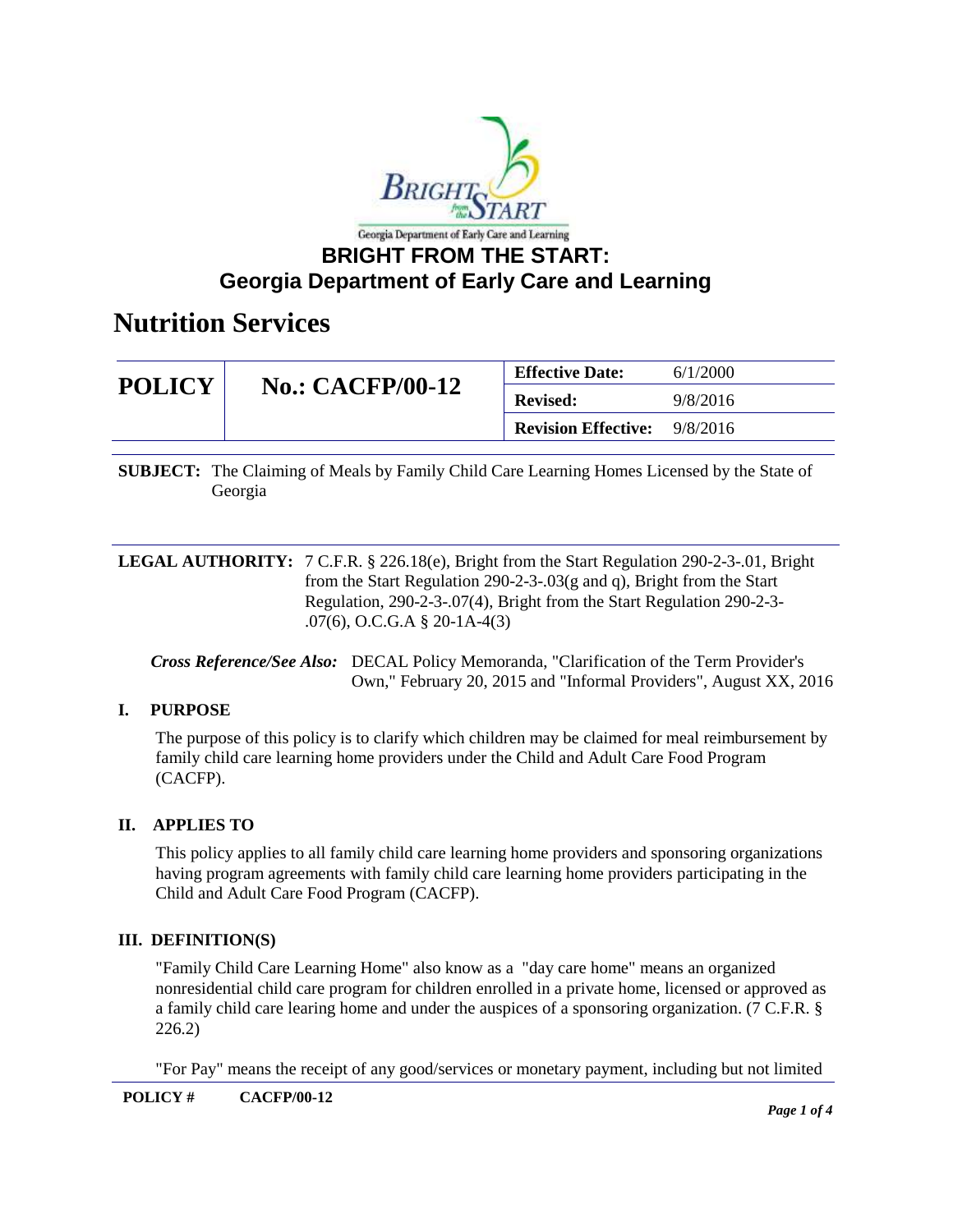# **Nutrition Services**

| <b>POLICY</b> | <b>No.: CACFP/00-12</b> | <b>Effective Date:</b>     | 6/1/2000 |
|---------------|-------------------------|----------------------------|----------|
|               |                         | <b>Revised:</b>            | 9/8/2016 |
|               |                         | <b>Revision Effective:</b> | 9/8/2016 |

to, in-kind donations, payment received through Child and Parent Services (CAPS), tuition, from parents and/or relatives, stipend, or grant funds, or use of a barter system, in exchange for providing care to children enrolled in attendance in the family child care learning home.

"Informal Provider" means a person enrolled with the Department of Family and Children Services (DFCS) approved to provide childcare services to children receiving childcare subsidy through the CAPS program.

"Related" or "Related Children" means children that are related to the provider within the second degree of consanguinity or affinity by either blood or marriage (i.e., sons, daughters, grandchildren, neices, nephews, first cousins), or under the legal guardianship, custody or stateregulated foster care of the provider.

"Sponsor" or "Sponsoring organization" means a public or private nonprofit organization that is responsible for administering the food program for one or more family child care learning home(s). (7 C.F.R. §226.2)

## **IV. POLICY**

In accordance with 7 CFR § 226.18(e), reimbursement may not be claimed for meals served to children who are not enrolled to participate in the CACFP; who are not in attendance for meals served at the approved time; to children in excess of the family child care learning home's authorized license capacity, or for meals served to Provider's own children who are not eligible for free or reduced price meals.

Family Child Care Learning Home (Day Care Home)

Bright from the Start: Georgia Department of Early Care and Learning (DECAL) requires a valid license to operate a family child care learning home when there are three (3) or more un-related children enrolled for care under the age of 13 years old for less than 24 hours without transfer of legal custody.

Family child care learning homes may have a maximum of 12 children under the age of 13 in care provided that:

1. At least two (2) of these children are both unrelated to the Family Child Care Learning Home Provider and are enrolled in care for pay;

2. The total number of children unrelated to the Family Child Care Learning Home Provider does not exceed six\* (6) children; and

3. The total number of children in care for pay does not exceed six (6) children; regardless of the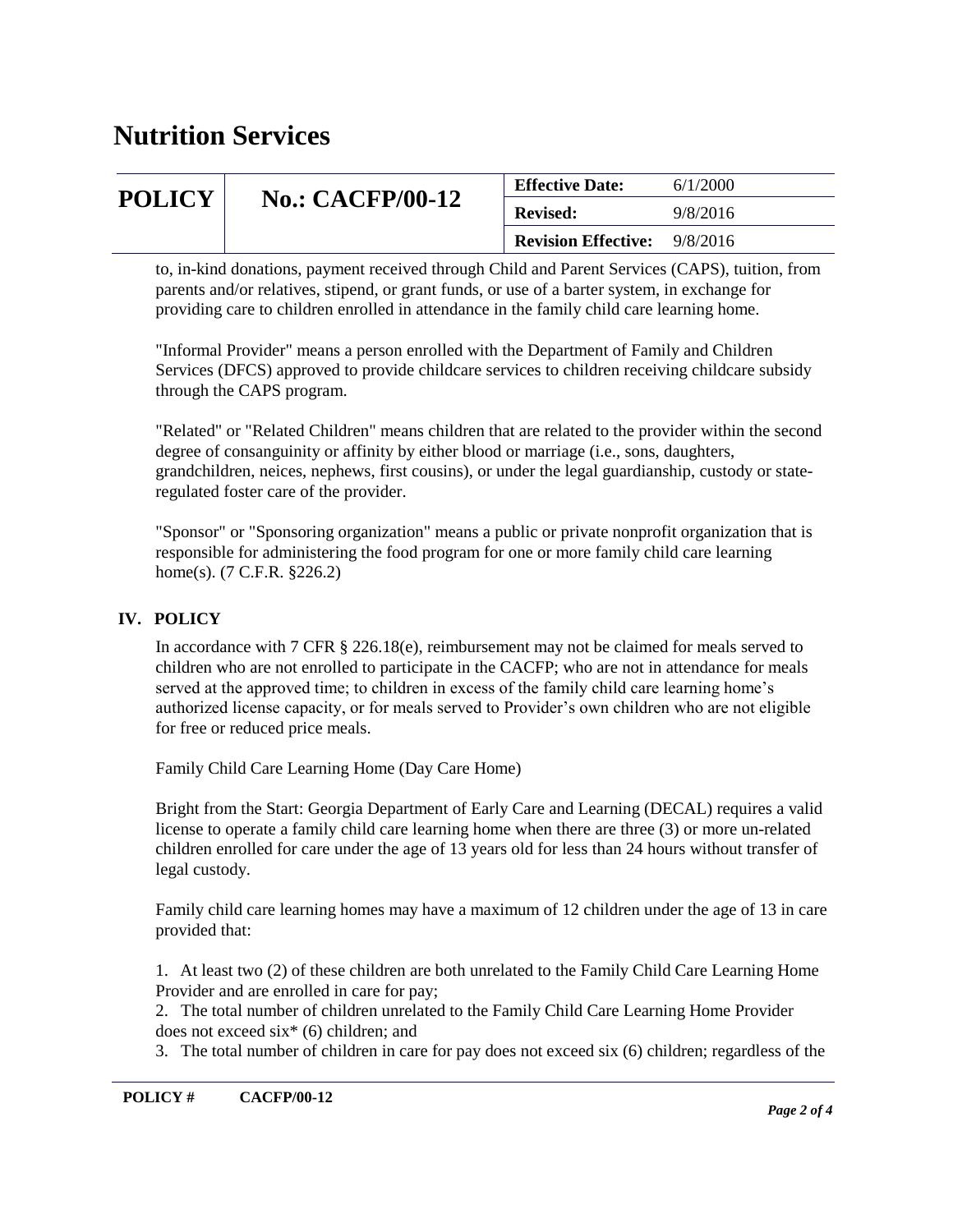## **Nutrition Services**

| <b>POLICY</b> | <b>No.: CACFP/00-12</b> | <b>Effective Date:</b>              | 6/1/2000 |
|---------------|-------------------------|-------------------------------------|----------|
|               |                         | <b>Revised:</b>                     | 9/8/2016 |
|               |                         | <b>Revision Effective:</b> 9/8/2016 |          |

relationship to the Family Child Care Learning Home Provider.

\*Except that two (2) additional unrelated children, for pay or not for pay, may be present for care for up to two (2) hours per day upon prior written approval by DECAL's Child Care Services Unit.

Informal Providers

For purposes of CACFP meal services, informal providers may care for children under the age of 13 provided that:

1. Up to six (6) related children for pay, up to six (6) related children for no pay, or a combination of both are cared for at one time;

2. No more than two (2) unrelated children for pay are cared for at one time;

3. Unrelated children for no pay may be in care and claimed for reimbursement as long as the informal provider does not exceed the maximum number of children under the age of 13 in care and does not exceed six (6) related children for pay and two (2) unrelated children for pay.

Children in excess of these limits may not be claimed for reimbursement.

Note: Informal providers caring for more than two (unrelated) children for pay at one time must be approved to operate a child care facility.

Informal Providers must:

- 1. Be at least 21 years of age;
- 2. Have a successful criminal records check;
- 3. Complete eight (8) hours of training of CAPS approved Health and Safety Training;
- 4. Obtain infant/toddler CPR certification within six (6) months of approval;
- 5. Have a successful home inspection by the local licensing authority; and

6. Have a working fire extinguisher and smoke detector at the location where child care will be provided.

Record Keeping Requirements

In accordance with CAFP federal regulations 7 CFR 226 and DECAL's CACFP Policy #18, sponsoring organizations are required to collect and maintain all records to support family child care learning home eligibility, including but not limited to: